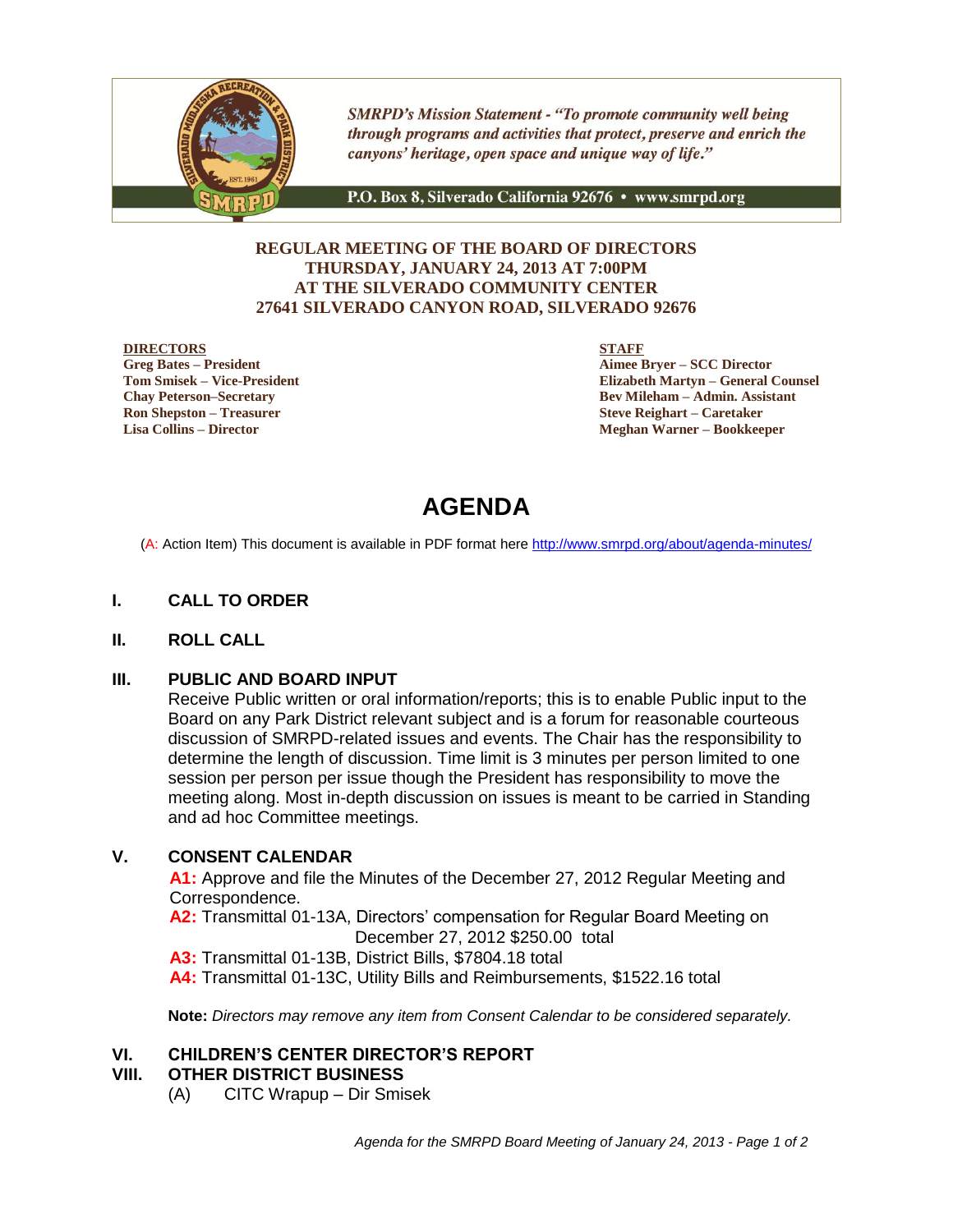- (B) Signage on the Riviera
- (C) Quarterly safety minutes for CAPRI
- (D) Grand Jury Report "Let There Be Light" SMRPD Response<br>(E) SCE Electricity Bill Issues
- **SCE Electricity Bill Issues**
- (F) Handgun Safety Course
- (G) Tree trimming proposals for parks and Children's Center
- (H) Silverado Concert Dates: 4/20, 5/18, 6/15, 7/20, 8/17, 9/21
- (I) Modjeska Nights Film Series
- (J) Website Updates
- (K) Reminder to all board members to complete AB1234 Ethics training Form 700 Conflict of Interest, etc
- (L) Silverado School Disposition and our use of it.

## **IX. COMMITTEES**

*NOTE: There will be no discussion of Committee issues unless agendized below or added to the Agenda by majority vote of the Board in Section III to address issues that require immediate attention for reasons to be explained in the motion to add. Other comments can be made under Director Comments.*

## **STANDING COMMITTEES AND REPRESENTATIVES:**

- (A) **RECREATION** (Collins, Peterson)
- (B) **FINANCE** (Peterson, Bates)
- 
- (C) **PERSONNEL** (Shepston, Collins) **OPEN SPACE AND TRAILS (Shepston, Bates)**
- (E) **FACILITIES MAINTENANCE AND SAFETY** (Bates, Peterson)

## **AD HOC COMMITTEES & REPRESENTATIVES:**

- (F) **ISDOC REPRESENTATIVE (**Shepston)
- (G) **PRESERVATION & RESTORATION** (Smisek)
- (H) **COMMUNICATIONS & DISTRICT OUTREACH** (Smisek)
- (I) **SILVERADO CHILDREN'S CENTER** (Collins, Shepston) **Children's Center Advisory Committee** (Collins, Peterson, Bryer) (Public Members: Dawn Lynch, Julia Jones-Tester, Deborah Johnson)

## **X. DIRECTOR'S COMMENTS**

Pursuant to Government Code §54954.2 members of the Board of Directors or Staff may ask questions for clarification, make brief announcements, make brief reports on their activities. The Board or a Board member may provide a reference to Staff or other resources for factual information, request Staff to report back at a subsequent meeting concerning any matter, or direct that a matter of business be placed on a future Agenda.

- (1) Director Smisek
- (2) Director Collins
- (3) Director Bates
- (4) Director Peterson
- (5) Director Shepston

## **XI. ADJOURNMENT**

The next regular meeting of the Board of Directors will be at the Silverado Community Center, 27641 Silverado Canyon Road at 7:00 PM on February 26, 2013.

Materials related to an item on this agenda submitted after distribution of the agenda packet are either available for public inspection at the Silverado Library, and posted on the SMRPD website at <http://www.smrpd.org/>about/agenda-minutes/. Materials prepared by SMRPD will be available at the meeting, those provided by others after the meeting.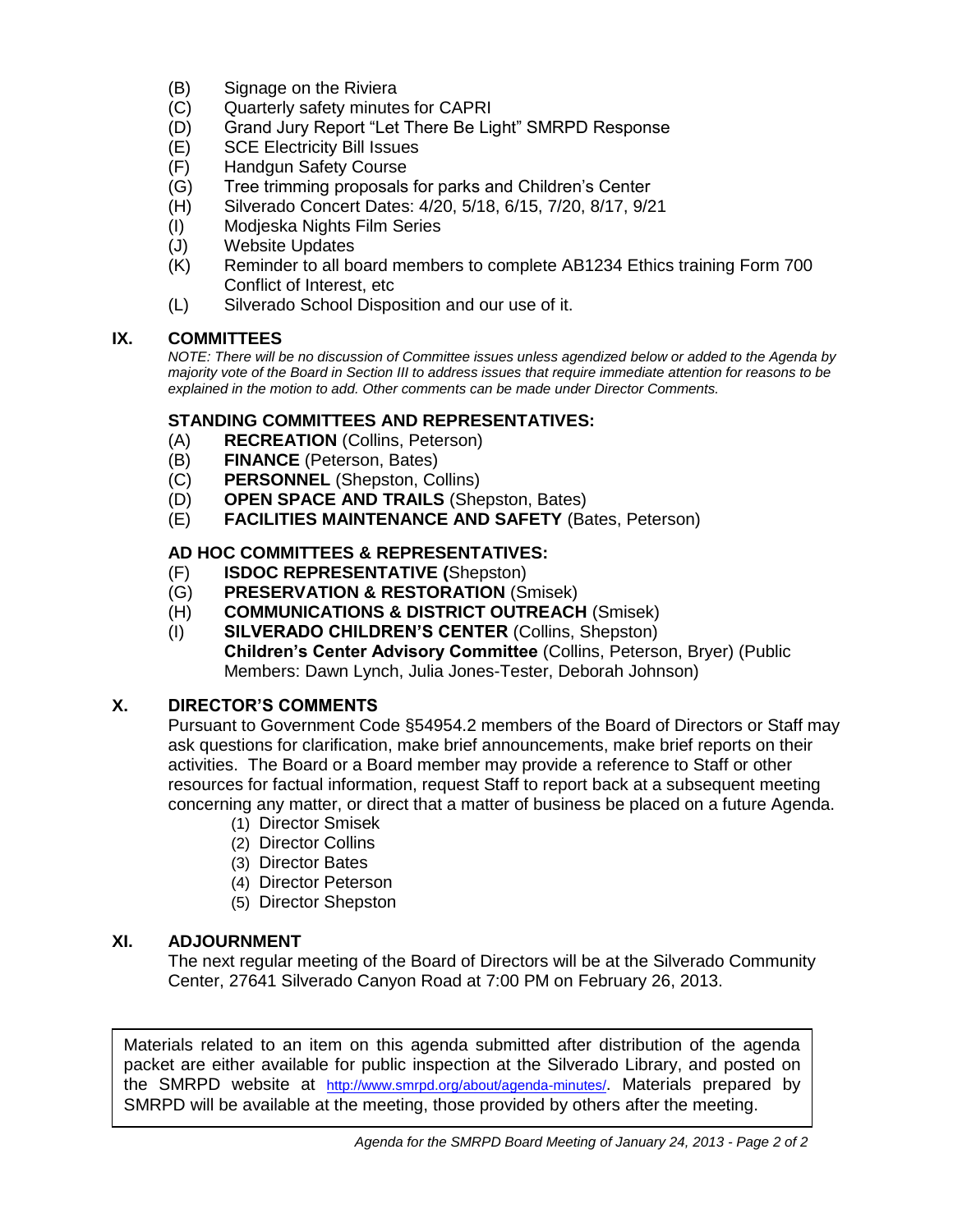## **LOCALLY GOVERNED DISTRICT DATE: 01/18/13 CLAIMS TRANSMITTED FOR PAYMENT REPORT 01-13A**

Sil-Mod Rec. and Parks Dist. THE COUNTY AUDITOR IS AUTHORIZED TO PO Box 8 DRAW THIS CHECK FROM Silverado, CA 92676 **FUND: 728 BUDGET CONTROL: 728** 

| PAYEE NAME AND ADDRESS<br>SOCIAL SECURITY /TAX ID                                               | <b>DATE</b><br><b>INVOICE#</b> | <b>DEPT</b><br><b>V700</b> | <b>OBJT</b><br>REV/<br><b>BS ACCT</b> | <b>UNIT</b><br>900 |          | <b>AMOUNT</b>       | <b>AC'S USE ONLY</b><br>DOC NUMBER | SC |
|-------------------------------------------------------------------------------------------------|--------------------------------|----------------------------|---------------------------------------|--------------------|----------|---------------------|------------------------------------|----|
| *SEE W9 ATTACHED*<br>Chay Peterson<br>P.O. Box 613<br>Silverado, CA 92676                       | 12/27/2012                     | <b>V700</b>                | 0100                                  | 900                | \$       | 50.00               |                                    |    |
| *SEE W9 ATTACHED*<br>Lisa Collins<br>Harding Road                                               | 12/27/2012                     | <b>V700</b>                | 0100                                  | 900                | \$<br>\$ | 50.00 1099<br>50.00 |                                    |    |
| Modjeska, CA 92676<br><b>VC-9989</b><br>Ron Shepston<br>P.O. Box<br>31311 Silverado Canyon Road | 12/27/2012                     | <b>V700</b>                | 0100                                  | 900                | \$<br>\$ | 50.00<br>50.00      | 1099                               |    |
| Silverado, CA 92676<br><b>VC-9990</b><br><b>Greg Bates</b>                                      |                                |                            |                                       |                    | \$       | 50.00               | 1099                               |    |
| 28100 Modjeska Canyon Road<br>Modjeska, CA 92676                                                | 12/27/2012                     | <b>V700</b>                | 0100                                  | 900                | \$       | 50.00               |                                    |    |
| <b>VC-1539</b><br><b>Tom Smisek</b><br>P.O. Box 374<br>Silverado, CA 92676                      | 12/27/2012                     | <b>V700</b>                | 0100                                  | 900                | \$<br>\$ | 50.00 1099<br>50.00 |                                    |    |
|                                                                                                 |                                |                            |                                       |                    | \$       | 50.00               | 1099                               |    |

The claims listed above totaling **\$250.00** of the Board of Directors of this District and I certify that the payees named who are described in Government Code Section 3101 have taken an oath or affirmation required by Government Code Section 3102. are approved for payment pursuant to an order entered in the Minutes

\_\_\_\_\_\_\_\_\_\_\_\_\_\_\_\_\_\_\_\_\_\_\_\_\_\_\_\_\_\_ \_\_\_\_\_\_\_\_\_\_\_\_\_\_\_\_\_\_\_\_\_\_\_\_\_\_\_\_\_\_\_\_\_ \_\_\_\_\_\_\_\_\_\_\_\_\_\_\_\_\_\_\_\_\_\_\_\_\_\_\_\_\_\_\_\_\_\_

APPROVED BY **COUNTERSIGNED BY** ATTESTED AND/OR COUNTERSIGNED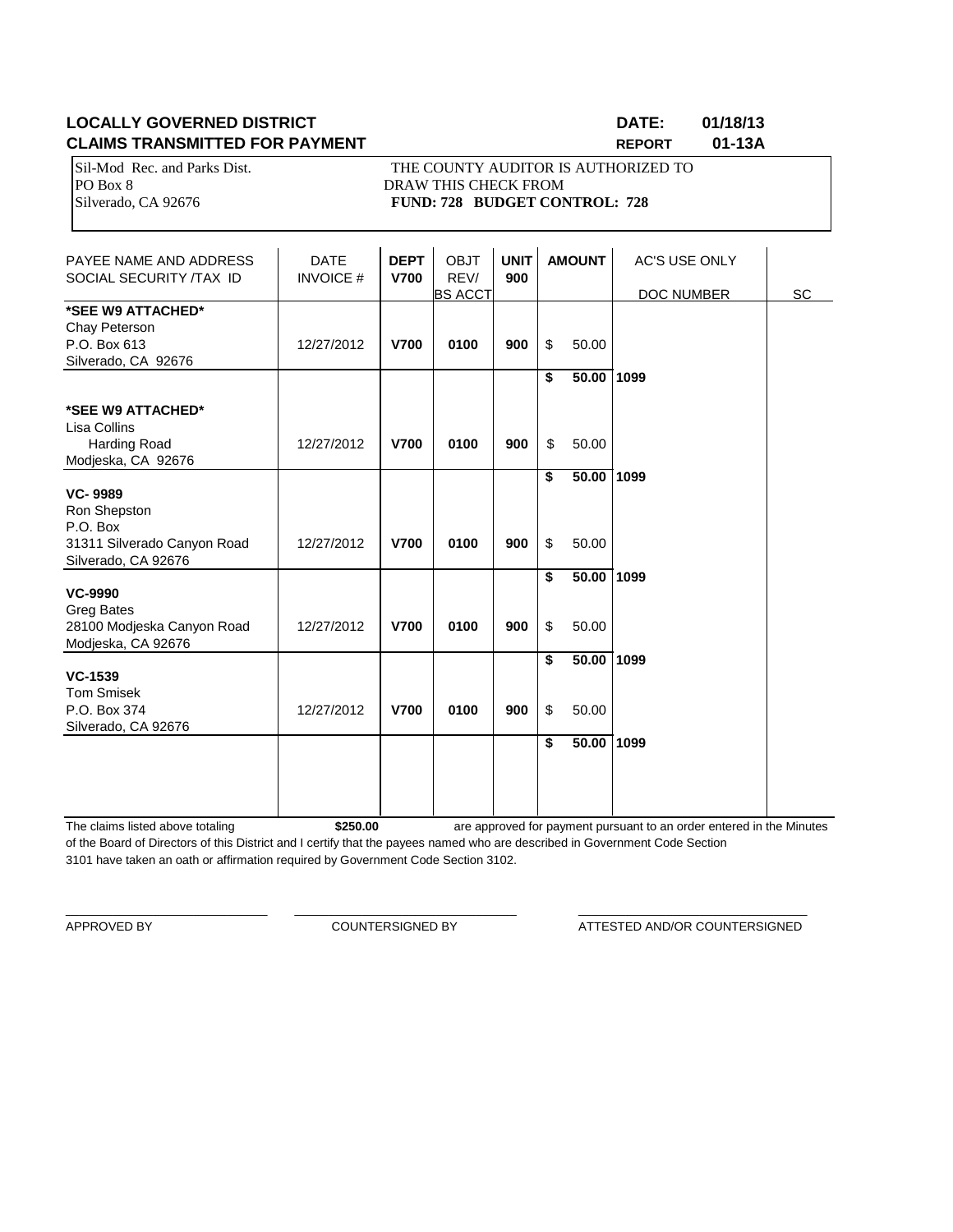| <b>LOCALLY GOVERNED DISTRICT</b>      | DATE:         | 1/18/2013 |
|---------------------------------------|---------------|-----------|
| <b>CLAIMS TRANSMITTED FOR PAYMENT</b> | <b>REPORT</b> | 01-13B    |

#### Sil-Mod Rec. and Parks Dist. THE COUNTY AUDITOR IS AUTHORIZED TO P.O.Box 8 DRAW THIS CHECK FROM **FUND: 728 BUDGET CONTROL: 728**

| PAYEE NAME AND ADDRESS        | DATE                    | <b>DEPT</b> | <b>OBJT</b>    | <b>UNIT</b> | <b>AMOUNT</b> | AC'S USE ONLY |    |
|-------------------------------|-------------------------|-------------|----------------|-------------|---------------|---------------|----|
| SOCIAL SECURITY /TAX ID       | <b>INVOICE#</b>         | <b>V700</b> | REV/           | 900         |               |               |    |
|                               |                         |             | <b>BS ACCT</b> |             |               | DOC NUMBER    | SC |
| *UPDATE ADDRESS*              |                         |             |                |             |               |               |    |
| <b>VC-2027</b>                | INVOICE #91504          | <b>V700</b> | 1400           | 900         | \$340.00      |               |    |
| COOKSMITH LANDSCAPING         | <b>INVOICE #91591</b>   | V700        | 1400           | 900         | \$8.00        |               |    |
|                               |                         |             |                |             |               |               |    |
| P.O. BOX 5606                 | INVOICE #91489          | V700        | 1400           | 900         | \$235.00      |               |    |
| ORANGE, CA 92863              | INVOICE #91577          | V700        | 1400           | 900         | \$8.00        |               |    |
|                               |                         |             |                |             | \$591.00      |               |    |
|                               |                         |             |                |             |               |               |    |
| <b>VC-2760</b>                |                         |             |                |             |               |               |    |
| <b>MEGHAN WARNER</b>          |                         |             |                |             |               |               |    |
| P.O. BOX 177                  | <b>INVOICE #12-183</b>  | V700        | 1900           | 900         | \$300.00      |               |    |
| SILVERADO, CA 92676           |                         |             |                |             |               |               |    |
|                               |                         |             |                |             | \$300.00 1099 |               |    |
|                               |                         |             |                |             |               |               |    |
| <b>VC-2865</b>                |                         |             |                |             |               |               |    |
|                               |                         | V700        |                |             |               |               |    |
| STEVE REIGHART                | <b>INVOICE #100019</b>  |             | 1900           | 900         | \$562.50      |               |    |
| 27641 SILVERADO CANYON ROAD   | <b>INVOICE #100020</b>  | V700        | 1900           | 900         | \$303.75      |               |    |
| SILVERADO, CA 92676           |                         |             |                |             |               |               |    |
|                               |                         |             |                |             | \$866.25 1099 |               |    |
|                               |                         |             |                |             |               |               |    |
| VC-10921                      |                         |             |                |             |               |               |    |
| <b>LINDA MAY</b>              |                         |             |                |             |               |               |    |
| P.O. BOX 244                  | INVOICE #2013-1-18-1    | <b>V700</b> | 1900           | 900         | \$1,253.00    |               |    |
| SILVERADO, CA 92676           |                         |             |                |             |               | 1099          |    |
|                               |                         |             |                |             | \$1,253.00    |               |    |
|                               |                         |             |                |             |               |               |    |
|                               |                         |             |                |             |               |               |    |
| <b>VC-4740</b>                |                         |             |                |             |               |               |    |
| HOME DEPOT                    |                         |             |                |             |               |               |    |
| P.O. BOX 9055                 | INVOICE DATED: 01/04/13 | <b>V700</b> | 1400           | 900         | \$1,728.73    |               |    |
| DES MOINES, IA 50368-905      |                         |             |                |             |               |               |    |
|                               |                         |             |                |             | \$1,728.73    |               |    |
|                               |                         |             |                |             |               |               |    |
| VC-5036                       |                         |             |                |             |               |               |    |
| CAPRI                         |                         |             |                |             |               |               |    |
| 6341 AUBURN BLVD., SUITE A    | 2ND HALF - 2012-2013    | V700        | 1100           | 900         | \$3,065.20    |               |    |
| CITRUS HEIGHTS, CA 95621-5203 |                         |             |                |             |               |               |    |
|                               |                         |             |                |             |               |               |    |
|                               |                         |             |                |             | \$3,065.20    |               |    |
|                               |                         |             |                |             |               |               |    |
|                               |                         |             |                |             |               |               |    |
|                               |                         |             |                |             |               |               |    |
|                               |                         |             |                |             |               |               |    |
|                               |                         |             |                |             |               |               |    |
|                               |                         |             |                |             |               |               |    |
|                               |                         |             |                |             |               |               |    |
|                               |                         |             |                |             |               |               |    |
|                               |                         |             |                |             |               |               |    |
|                               |                         |             |                |             |               |               |    |
|                               |                         |             |                |             |               |               |    |
|                               |                         |             |                |             |               |               |    |
|                               |                         |             |                |             |               |               |    |
|                               |                         |             |                |             |               |               |    |
|                               |                         |             |                |             |               |               |    |
|                               |                         |             |                |             |               |               |    |
|                               |                         |             |                |             |               |               |    |
|                               |                         |             |                |             |               |               |    |
|                               |                         |             |                |             |               |               |    |
|                               |                         |             |                |             |               |               |    |
|                               |                         |             |                |             |               |               |    |

The claims listed above totaling **1 \$7,804.18** are approved for payment pursuant to an order entered in the Minutes

of the Board of Directors of this District and I certify that the payees named who are described in Government Code Section 3101 have taken an oath or affirmation required by Government Code Section 3102.

 $\_$  , and the set of the set of the set of the set of the set of the set of the set of the set of the set of the set of the set of the set of the set of the set of the set of the set of the set of the set of the set of th

APPROVED BY **A PEROVED BY** COUNTERSIGNED BY **COUNTERSIGNED BY** ATTESTED AND/OR COUNTERSIGNED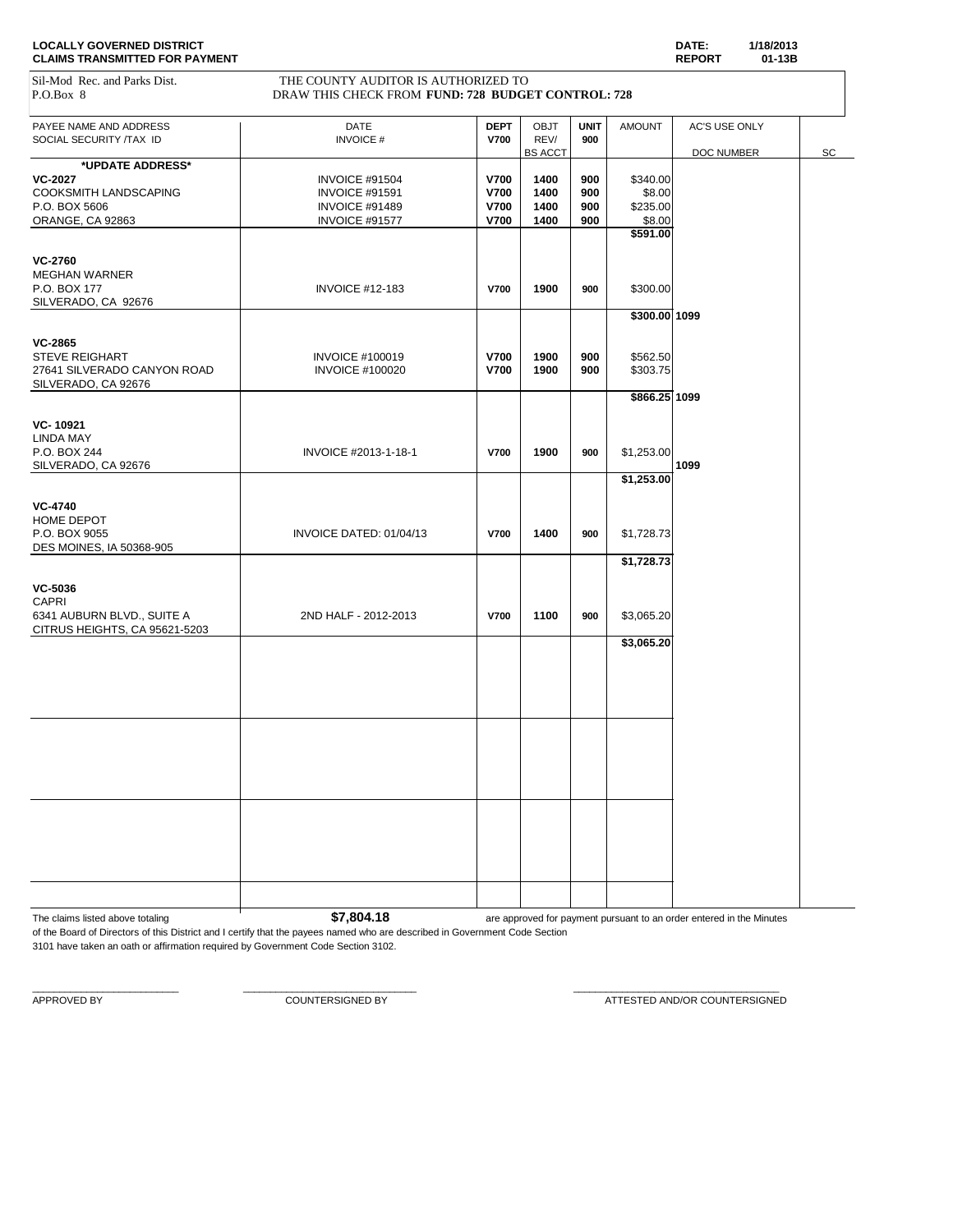#### **LOCALLY GOVERNED DISTRICT DATE: 01/18/13 CLAIMS TRANSMITTED FOR PAYMENT**

|                                                                             |                                                                                                                                              |                                           |                                       |                    |                                           | $11 - 1$<br>.                      |    |
|-----------------------------------------------------------------------------|----------------------------------------------------------------------------------------------------------------------------------------------|-------------------------------------------|---------------------------------------|--------------------|-------------------------------------------|------------------------------------|----|
| Sil-Mod Rec. and Parks Dist.<br>P.O.Box 8                                   | THE COUNTY AUDITOR IS AUTHORIZED TO<br>DRAW THIS CHECK FROM FUND: 728 BUDGET CONTROL: 728                                                    |                                           |                                       |                    |                                           |                                    |    |
| PAYEE NAME AND ADDRESS<br>SOCIAL SECURITY /TAX ID                           | DATE<br><b>INVOICE#</b>                                                                                                                      | <b>DEP</b><br><b>V700</b>                 | <b>OBJT</b><br>REV/<br><b>BS ACCT</b> | <b>UNIT</b><br>900 | <b>AMOUNT</b>                             | AC'S USE ONLY<br><b>DOC NUMBER</b> | SC |
| VC-1672<br>SMRPD (BofA Account)<br>P.O. Box 8<br>Silverado, CA 92676        | <b>REIMBURSEMENT OF CHECK #2018</b><br>PAID TO: JANI-KING<br>INVOICE #LAX01130414<br>INVOICE #LAX01130421                                    | <b>V700</b><br><b>V700</b>                | 1400<br>1400                          | 900<br>900         | \$226.58<br>\$224.13                      |                                    |    |
| <b>VC-1672</b><br>SMRPD (BofA Account)<br>P.O. Box 8<br>Silverado, CA 92676 | <b>REIMBURSEMENT OF CHECK #2019</b><br>PAID TO: WASTE MANAGEMENT<br>INVOICE #0061603-2884-2                                                  | <b>V700</b>                               | 2800                                  | 900                | \$450.71<br>\$212.84                      |                                    |    |
| VC-1672<br>SMRPD (BofA Account)<br>P.O. Box 8<br>Silverado, CA 92676        | <b>REIMBURSEMENT OF CHECK #2020</b><br><b>PAID TO: IRWD</b><br>METER #55418830 12/2012<br>METER #51441202 12/2012<br>METER #56569388 12/2012 | <b>V700</b><br><b>V700</b><br><b>V700</b> | 2800<br>2800<br>2800                  | 900<br>900<br>900  | \$212.84<br>\$13.98<br>\$37.07<br>\$93.23 |                                    |    |
| <b>VC-1672</b><br>SMRPD (BofA Account)<br>P.O. Box 8<br>Silverado, CA 92676 | <b>REIMBURSEMENT OF DEBITS</b><br><b>PAID TO: SCE</b><br>ACCOUNT #2-25-699-8121 12/2012 V700<br>ACCOUNT #2-32-988-1767 12/2012               | <b>V700</b>                               | 2800<br>2800                          | 900<br>900         | \$144.28<br>\$76.43<br>\$548.15           |                                    |    |
| <b>VC-1672</b><br>SMRPD (BofA Account)<br>P.O. Box 8<br>Silverado, CA 92676 | <b>REIMBURSEMENT OF DEBITS</b><br>PAID TO: AT&T<br>714-649-2850 12/10/12 V700<br>714-649-2428 12/10/12 V700                                  |                                           | 702<br>702                            | 900<br>900         | \$624.58<br>\$48.69<br>\$41.06            |                                    |    |
|                                                                             |                                                                                                                                              |                                           |                                       |                    | \$89.75                                   |                                    |    |
|                                                                             |                                                                                                                                              |                                           |                                       |                    |                                           |                                    |    |
|                                                                             |                                                                                                                                              |                                           |                                       |                    |                                           |                                    |    |
|                                                                             |                                                                                                                                              |                                           |                                       |                    |                                           |                                    |    |
|                                                                             |                                                                                                                                              |                                           |                                       |                    |                                           |                                    |    |

The claims listed above totaling **\$1,522.16** 

are approved for payment pursuant to an order entered in the Minutes

of the Board of Directors of this District and I certify that the payees named who are described in Government Code Section 3101 have taken an oath or affirmation required by Government Code Section 3102.

 $\_$  , and the set of the set of the set of the set of the set of the set of the set of the set of the set of the set of the set of the set of the set of the set of the set of the set of the set of the set of the set of th

APPROVED BY COUNTERSIGNED BY COUNTERSIGNED BY ATTESTED AND/OR COUNTERSIGNED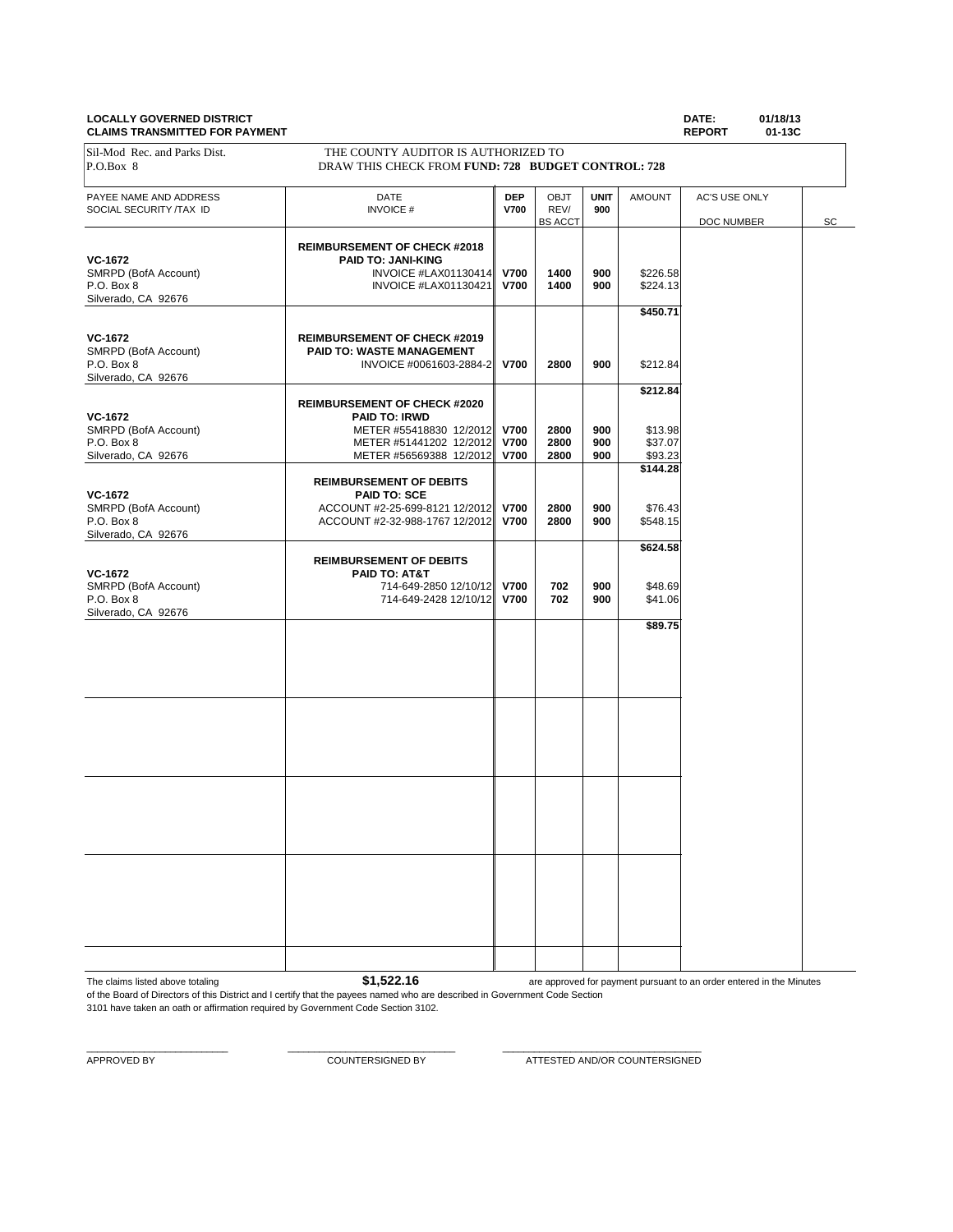

**SMRPD's Mission Statement - "To promote community well being** through programs and activities that protect, preserve and enrich the canyons' heritage, open space and unique way of life."

P.O. Box 8, Silverado California 92676 · www.smrpd.org

## MINUTES OF THE REGULAR MEETING OF THE BOARD OF DIRECTORS

## TUESDAY DECEMBER 27, 2012 AT 7:00 PM

## AT THE SILVERADO COMMUNITY CENTER

## 27641 SILVERADO CANYON ROAD, SILVERADO 92676

## DIRECTORS STAFF

Greg Bates - President Aimee Bryer - Scc Director

Tom Smisek - Vice President Elizabeth Martyn - General Counsel

Ron Shepston – Secretary Bev Mileham - Admin. Assistant

Marty Weel - Treasurer Steve Reighart - Caretaker

Brett Peterson - Director Meghan Warner - Bookkeeper

## MINUTES

**Action Item) This document is available in PDF format at [http://www.smrpd.org](http://www.smrpd.org/)**

## **CALL TO ORDER**

The meeting was called to order at 7:06PM by Director Bates, who acted as chair person.

## **ROLL CALL**

Directors Bates, Smisek, Peterson, Shepston, and Collins were present. Caretaker Steve Reighart, Children Center Director Aimee Bryer, and Admin. Assist. Bev Mileham

## **PUBLIC ATTENDANCE**

Phil McWilliams, Gene Robinson, Mary Schreiber, Wendy Hayter, Dan Dulac, signed in.

## **PUBLIC AND BOARD INPUT ON NON-AGENDIZED ITEMS**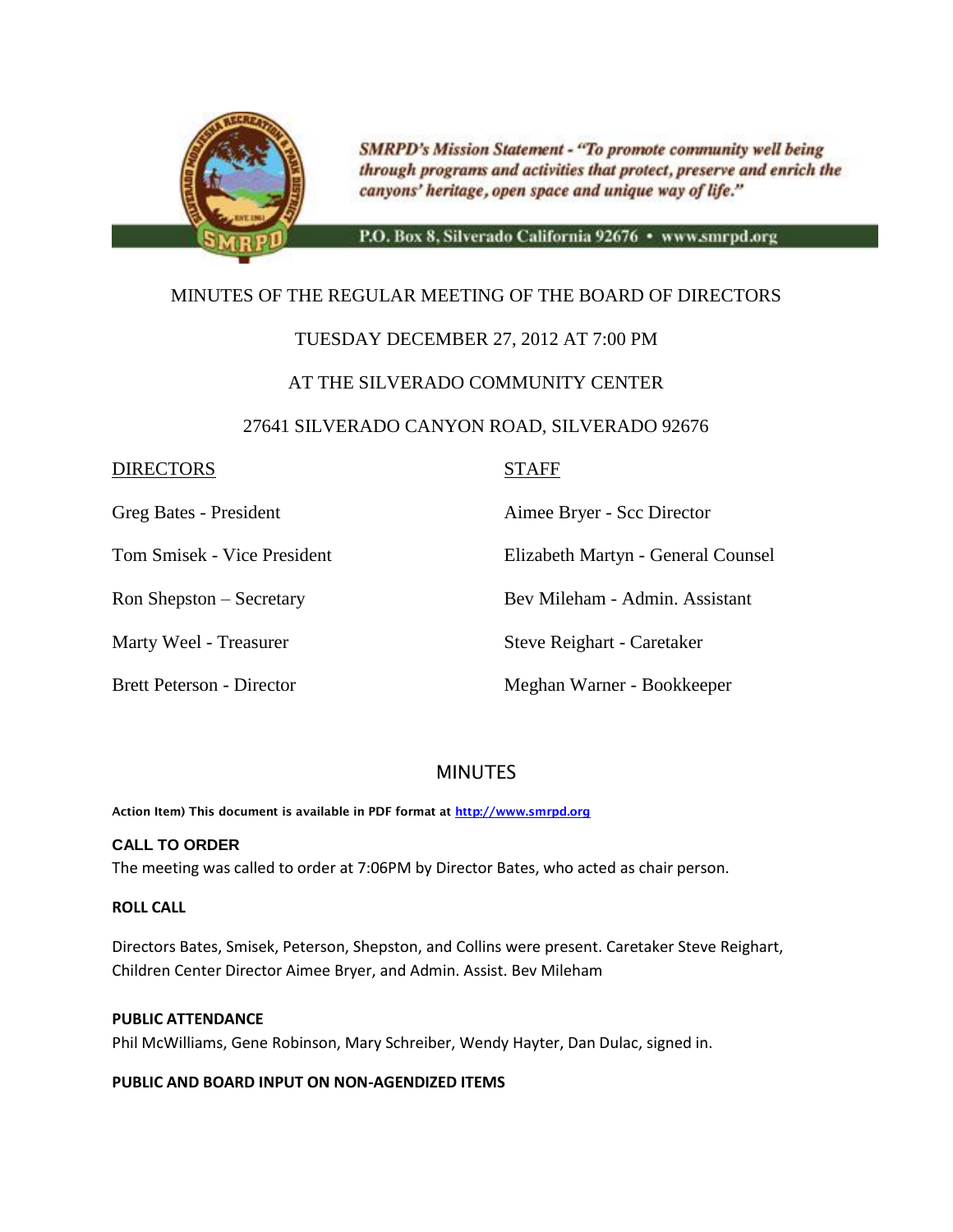NRA certified Alex Hommes and daughter Sarah Hommes have proposed teaching an Air Soft training class in Silverado's Bldg. A. The class could consist of 4-6 students and would teach students gun safety and how to become trained competent handgun owners.

Director Shepston would like to put this proposal on next months Agenda to give community residents a chance to contribute their opinions.

## **CONSENT CALENDAR**

**1st ACTION: Director Smisek made a motion to approve the Consent Calendar which consisted of November 27 , 2012 Regular Minutes and Correspondence. Transmittals 12-12A, 12-12B, and 12- 12C. Director Shepston seconded. Unanimously approved.**

## **CHILDRENS CENTER DIRECTORS REPORT**

Director Aimee Bryer was away for Christmas.

## **OTHER DISTRICT BUSINESS**

**( A )** Director Smisek spoke about the money raised with the Christmas in the Canyons event. Director Bates was given charge of the finances with receipts of the expenses, along with a copy of the ledger of checks that were written for the event. A few more are expected to come in, Porta Potty and gas for Children's Center. The event was successful bringing in \$2,939, less expenses.

Gene Robinson, leader of Canyon Watch was given a donation of \$500 for the Canyon Watch program, Director Smisek thanked him and all the Canyon Watch folks for all there help during the event. Mr. Robinson announced that he is getting ready to retire from his volunteer position of Canyon Watch. The public and Directors gave him a huge applause of thanks for all the many years of admirable leadership and help to the community.

Wendy Hayter raised a question about finances for CITC suggesting that all the items be itemized. Director Bates and Director Smisek asked the Bookkeepers advise who said it wasn't necessary since it was not included as income.

## **( B )**

New Committee assignments were discussed, Director Bates asked the Directors what committees they would like to do.

Director Bates appointed, Director Shepston to be the new Treasurer and be in charge of finances. Director Peterson will be the new Secretary and work on the Recreation committee. Other assignments will be discussed and appointed after the Directors consideration.

## **( C )**

2<sup>nd</sup> ACTION: Director Bates made a motion to instruct Bank of America to add all 5 Directors as signers of the districts accounts. Director Smisek seconded. Unanimously approved.

( E ) The Directors were given the Preliminary Budget to review. A special meeting may be called in January for the final approval.

#### **COMMITTEES**